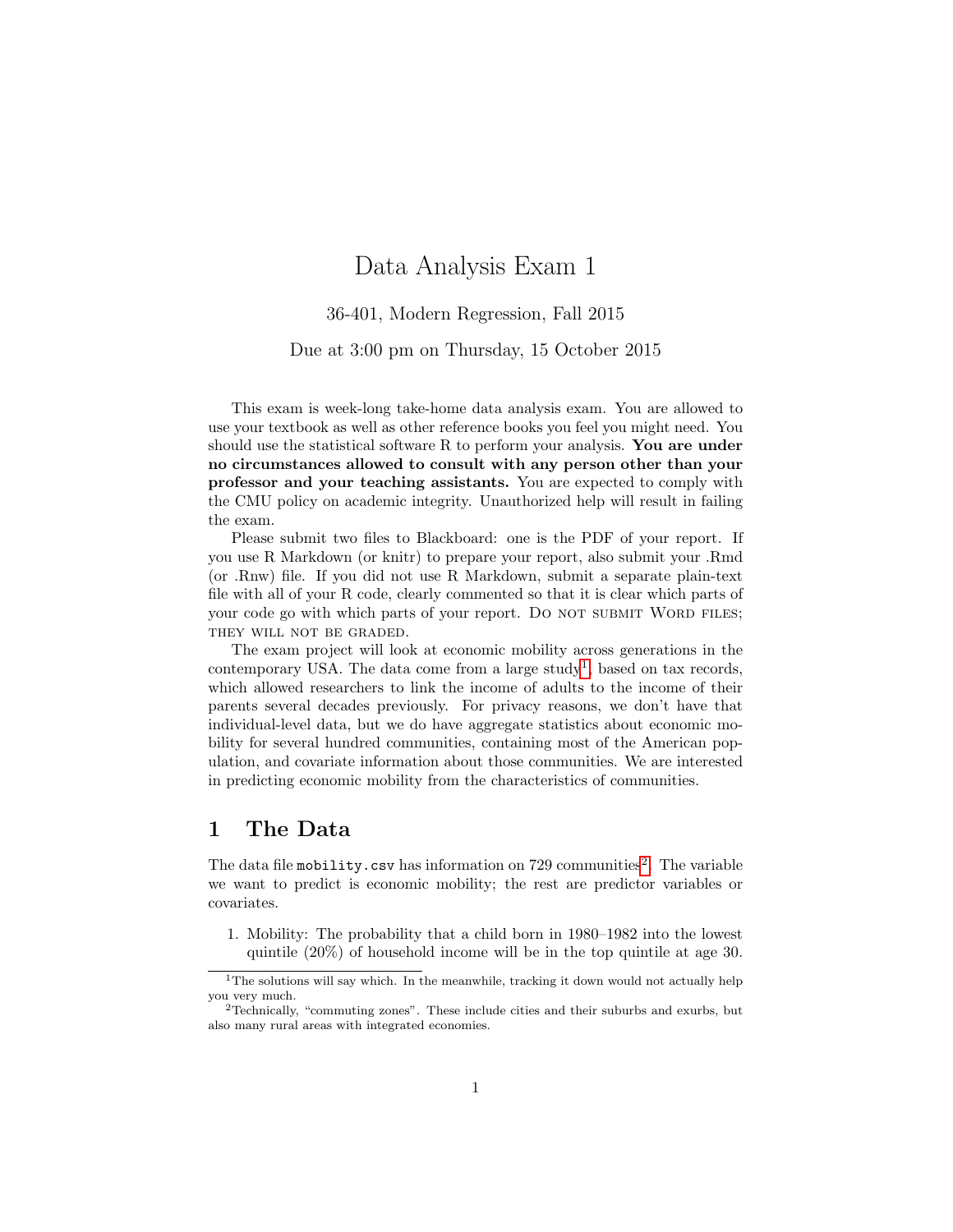Individuals are assigned to the community they grew up in, not the one they were in as adults.

- 2. Commute: Fraction of workers with a commute of less than 15 minutes.
- 3. Longitude: Geographic coordinate for the center of the community
- 4. Latitude: Ditto
- 5. Name: the name of principal city or town.
- 6. State: the state of the principal city or town of the community.

An important hypothesis for the researchers who gathered this data is that short commuting times lead to higher rates of social mobility. In this assignment, we will not be concerned with their explanation of how this might work, but just with whether there really is such a connection.

## 2 Formatting Instructions

Your answer should be written in a report-style format. You have a four page length limit. Nothing over four pages will be read. Do not try to game this: fonts should be no smaller than 10 points, margins should be reasonable, graphs should be embedded in the report and count against the length.

This first DAP gives specific prompts for each section of your report. However, as the semester progresses, there will be less structure. While there are wrong answers, there are many possible right answers. Any data analysis decisions or conclusions that you make should be justified and explained. Your job is to c orrectly ananlyze the data, not force the analysis to match a preconceived idea . Discuss whether or not your results match your hypothesis. The following are som e prompts for each section

Introduction Write a short introduction describing the research problem. Clearly state the research hypothesis at the end. Cite any sources you use for backgroud information

Exploratory Data Analysis/Inital Modeling Examin the two variables individually. Report summary measures and describe any interesting featurs these measures indicate. Graphically display the data (think about what types of graphs would be the most useful first). Describe the graph. Examine the two variables together. Graph the data together. Describe any trends or interesting features that you see. Fit a simple linear regression model to the data. Find the estimated regression function and display your regression line appropriately (can combine with EDA graph if necessary)

Modeling and Diagnostics Creat diagnostic plots to determine the appropriateness of your model. Discuss whether the assumptions are met. If not, what steps do you take to transform the variable(s)? If you decide transformations are necessary, do them; recheck your diagnostics.

Inference and Results Report your final estimated regression function and interpret the parameters in context. Are your parameters significantly different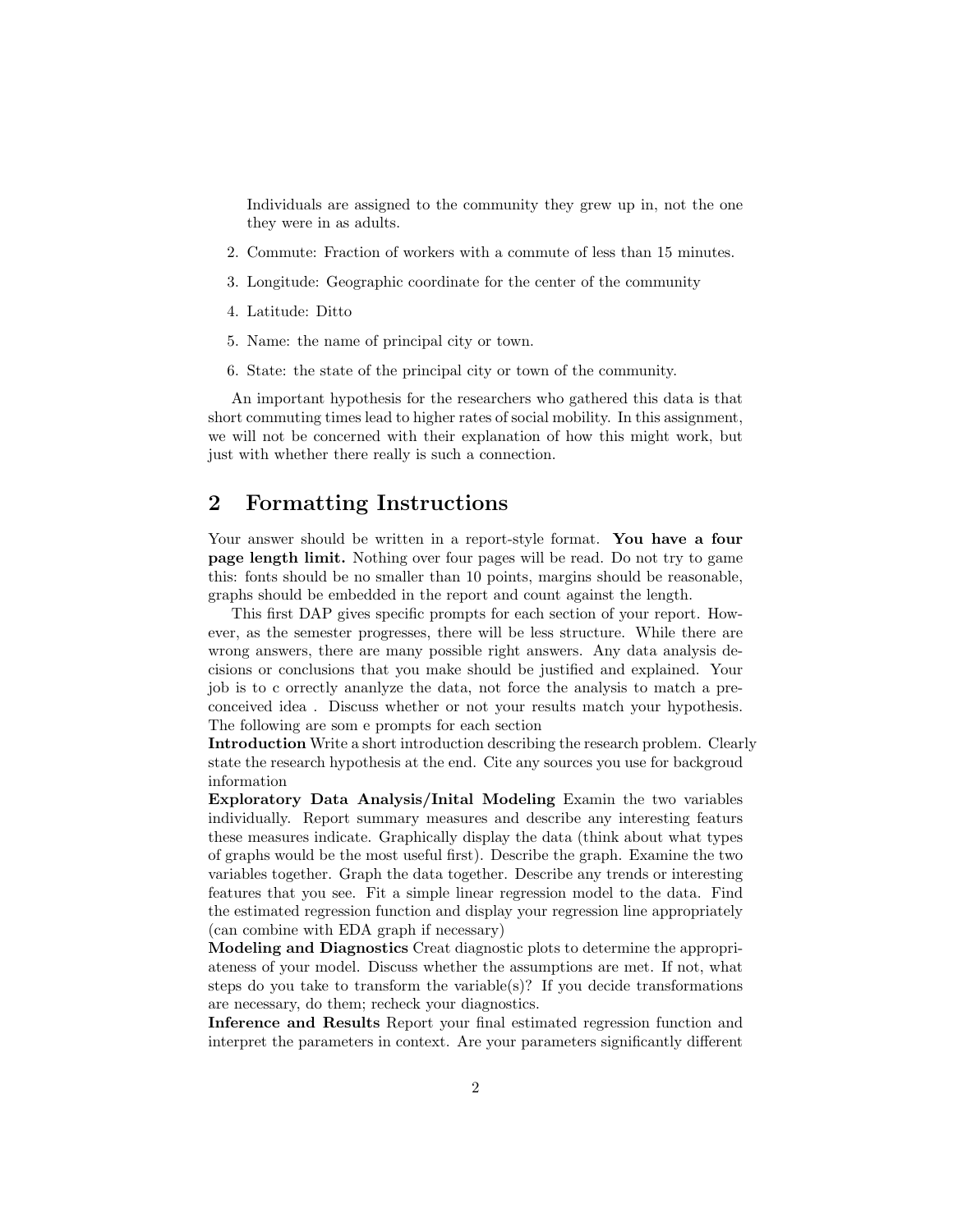from zero? At what level? Report  $(1 - \alpha)$ % confidence intervals (choose an appropriate  $\alpha$ ). Is there statistical significant linear relationship bewteen the two variable of interest? Explain in context of problem. Create plots contrasting the model's predictions with the actual data.

Conclusion and Discussion Summarize your main findings in the analysis. What is the final conclusion with regards to the original research hypothesis? Make some recommendations for future work or studies. What can be done to improve the research study?

You may assume that the reader has a general familiarity with the contents of 36-225 and 36-226, and with the models and methods we have covered so far in the course, but will need to be reminded of any details. The reader should not be assumed to have any prior familiarity with the data set.

### 3 Rubric

As usual, this describes the ideal.

Words (10) The text is laid out cleanly, with clear divisions and transitions between sections and sub-sections. The writing itself is well-organized, free of grammatical and other mechanical errors, divided into complete sentences logically grouped into paragraphs and sections, and easy to follow from the presumed level of knowledge.

Numbers (5) All numerical results or summaries are reported to suitable precision, and with appropriate measures of uncertainty attached when applicable.

Pictures (5) Figures and tables are easy to read, with informative captions, axis labels and legends, and are placed near the relevant pieces of text.

Code (10) The code is formatted and organized so that it is easy for others to read and understand. It is indented, commented, and uses meaningful names. It only includes computations which are actually needed to answer the analytical questions, and avoids redundancy. Code borrowed from the notes, from books, or from resources found online is explicitly acknowledged and sourced in the comments. Functions or procedures not directly taken from the notes have accompanying tests which check whether the code does what it is supposed to. The main text of the report is free of intrusive blocks of code.

Explotory Data Ananlysis (15) Variables are examined individually and bivariately. Features/observations are discussed with Figure/Tables.

Model formulation and checking (30) The initial model's formulation is clearly related to the substantive questions of interest. The model's assumptions are checked by means of appropriate diagnostic plots or formal tests; if the model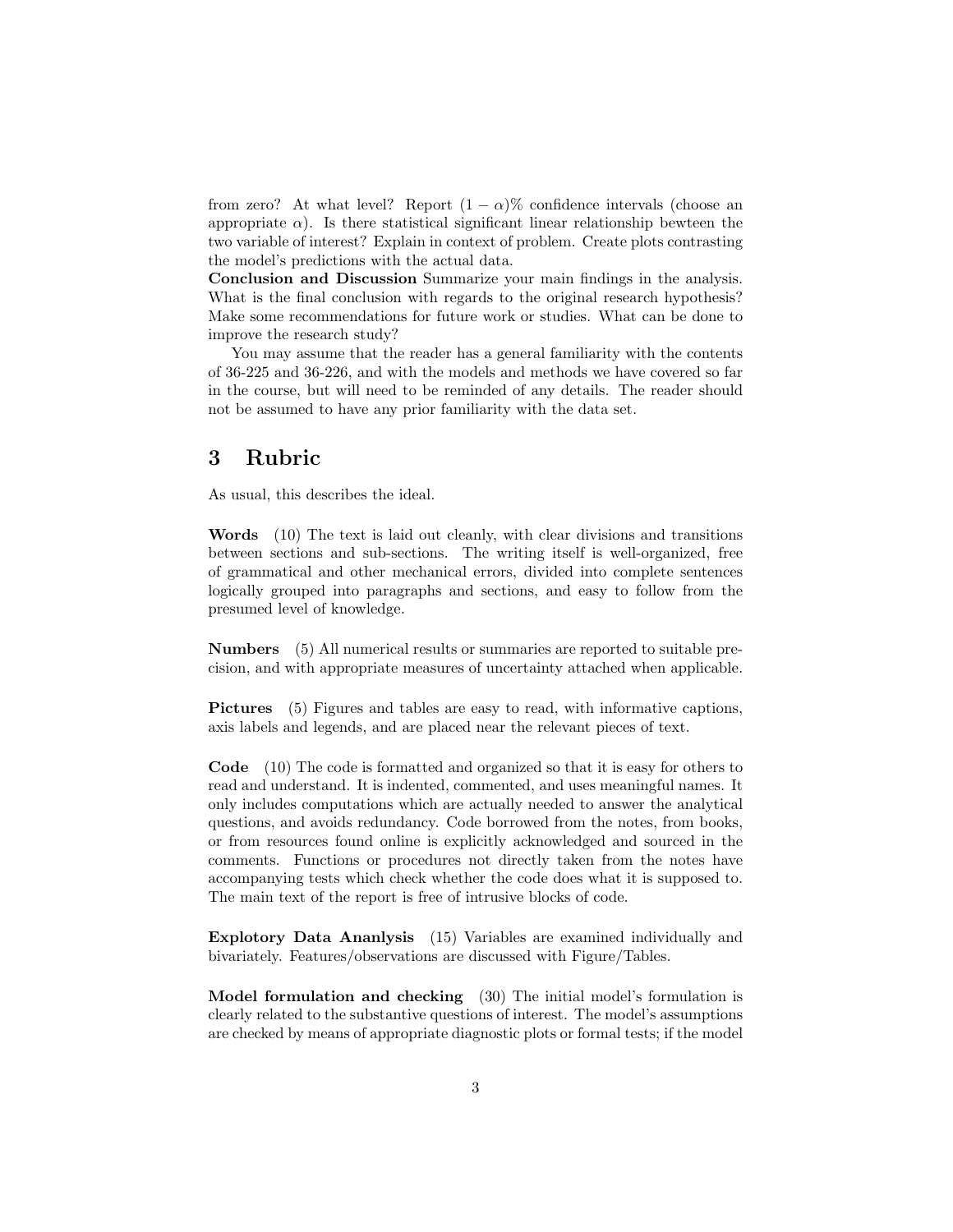is re-formulated, the changes are both well-motivated by the diagnostics, and still allow the model to answer the original substantive question. Limitations from un-fixable problems are clearly noted.

Estimation, Inference and Uncertainty (15) The actual estimation of model parameters or predictions is technically correct. All calculations based on estimates are clearly explained, and also technically correct. All estimates or derived quantities are accompanied with appropriate measures of uncertainty.

Conclusions (10) The substantive question about social mobility is answered as precisely as the data and the model allow. The chain of reasoning from estimation results about models, or derived quantities, to substantive conclusions is both clear and convincing. Contingent answers ("if  $X$ , then  $Y$ , but if  $Z$ , then  $W$ ) are likewise described as warranted by the model and data. If uncertainties in the data and model mean the answers to some questions must be imprecise, this too is reflected in the conclusions.

Extra credit (10) Up to ten points may be awarded for reports which are unusually well-written, where the code is unusually elegant, where the analytical methods are unusually insightful, or where the analysis goes beyond the required set of analytical questions.